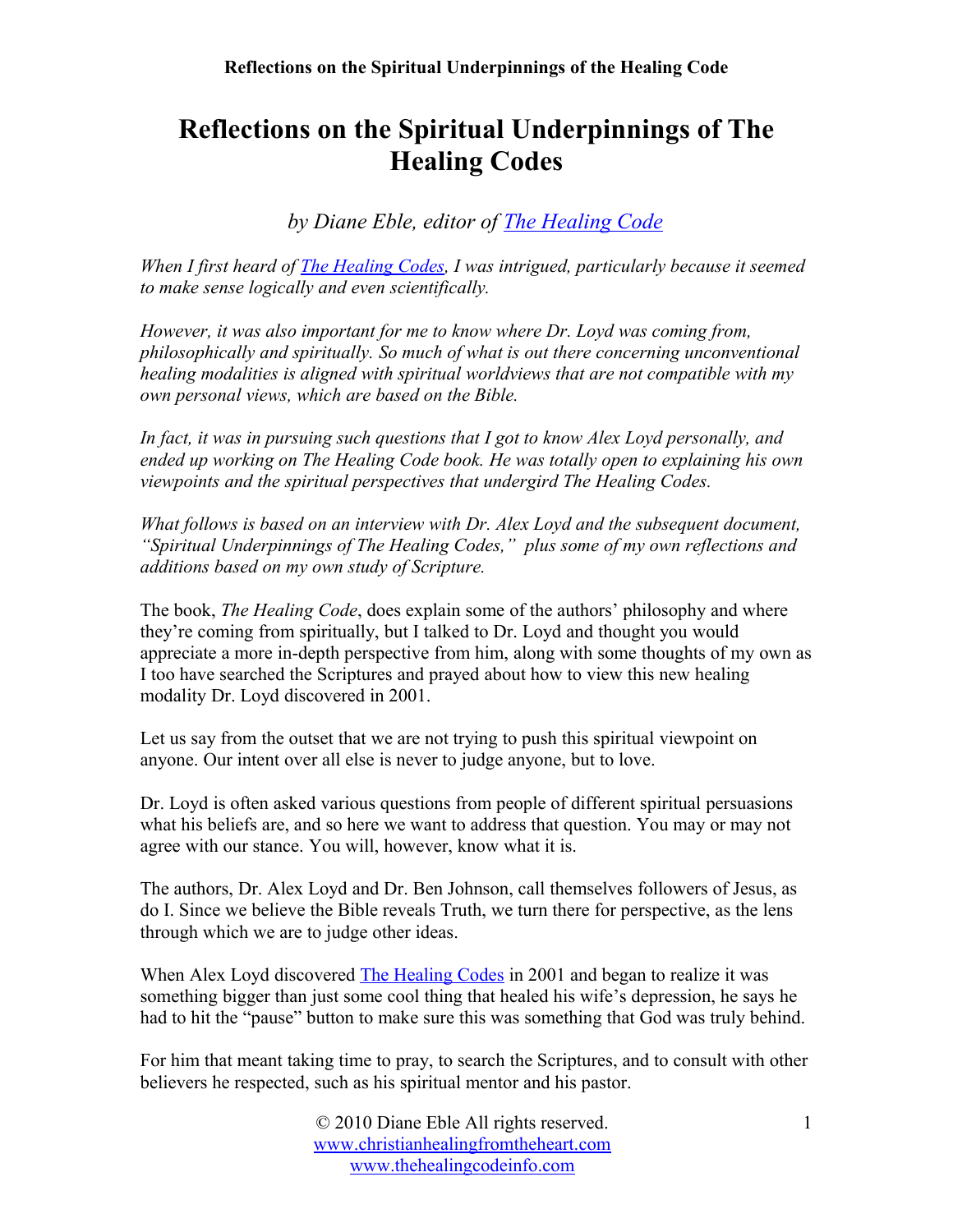In doing those things, he came to the conviction that this new healing mode was definitely in line with biblical teaching. As I have also searched the scriptures for almost two years, I have come to the same conclusion.

Before we get into the scriptures that I believe form the basis for practicing The Healing Codes without reservation, let me emphasize first that this is a healing mode that applies quantum physics to healing. It is not a drug that deals with issues at a molecular level, but an approach that addresses issues at the level of energy.

## **A Matter of Energy**

It was back in 1925 that Albert Einstein showed the world that  $e=mc^2$ , and while most of us accept that Einstein was right, few of us realize what it means (apart from the atom bomb). Yet quantum mechanics is a valid science that shapes our lives in numerous ways. According to [Wikipedia.](http://en.wikipedia.org/wiki/Quantum_mechanics) "Quantum mechanics has had enormous success in explaining many of the features of our world. The individual behaviour of the subatomic particles that make up all forms of [matter](http://en.wikipedia.org/wiki/Matter)[—electrons,](http://en.wikipedia.org/wiki/Electron) [protons,](http://en.wikipedia.org/wiki/Proton) [neutrons,](http://en.wikipedia.org/wiki/Neutron) [photons](http://en.wikipedia.org/wiki/Photon) and others—can often only be satisfactorily described using quantum mechanics.

"Much of modern [technology](http://en.wikipedia.org/wiki/Technology) operates at a scale where quantum effects are significant. Examples include the [laser,](http://en.wikipedia.org/wiki/Laser) the [transistor](http://en.wikipedia.org/wiki/Transistor) (and thus the [microchip\)](http://en.wikipedia.org/wiki/Integrated_circuit), the [electron](http://en.wikipedia.org/wiki/Electron_microscope) [microscope,](http://en.wikipedia.org/wiki/Electron_microscope) and [magnetic resonance imaging.](http://en.wikipedia.org/wiki/Magnetic_Resonance_Imaging) The study of semiconductors led to the invention of the [diode](http://en.wikipedia.org/wiki/Diode) and the [transistor,](http://en.wikipedia.org/wiki/Transistor) which are indispensable for modern [electronics.](http://en.wikipedia.org/wiki/Electronics) [Quantum tunneling](http://en.wikipedia.org/wiki/Quantum_tunneling) is vital in many devices, even in the simple [light switch,](http://en.wikipedia.org/wiki/Light_switch) as otherwise the electrons in the [electric current](http://en.wikipedia.org/wiki/Electric_current) could not penetrate the potential barrier made up of a layer of oxide. [Flash memory](http://en.wikipedia.org/wiki/Flash_memory) chips found in [USB drives](http://en.wikipedia.org/wiki/USB_drive) use quantum tunneling to erase their memory cells."

The Healing Codes system applies quantum mechanics to the realm of health—physical and emotional.

I go into all this because it is important to realize that The Healing Codes system is based on the way God created the world. In Genesis 1, it says God created all that is. He created energy. He set in motion the laws of physics, including quantum physics, the way DNA codes our cells, the way the planets move in their orbits—everything. And God made it all *very good* (Genesis 1:31).

Energy is the basis of The Healing Codes, and energy, as something God created, is in itself good. (Some people believe that energy itself is God. We reject that. God made energy, and is apart from and over above his creation.)

## **What about Mysticism?**

So if we believe energy exists, and that it is good, the next question is, Is it spiritually okay for me to use it?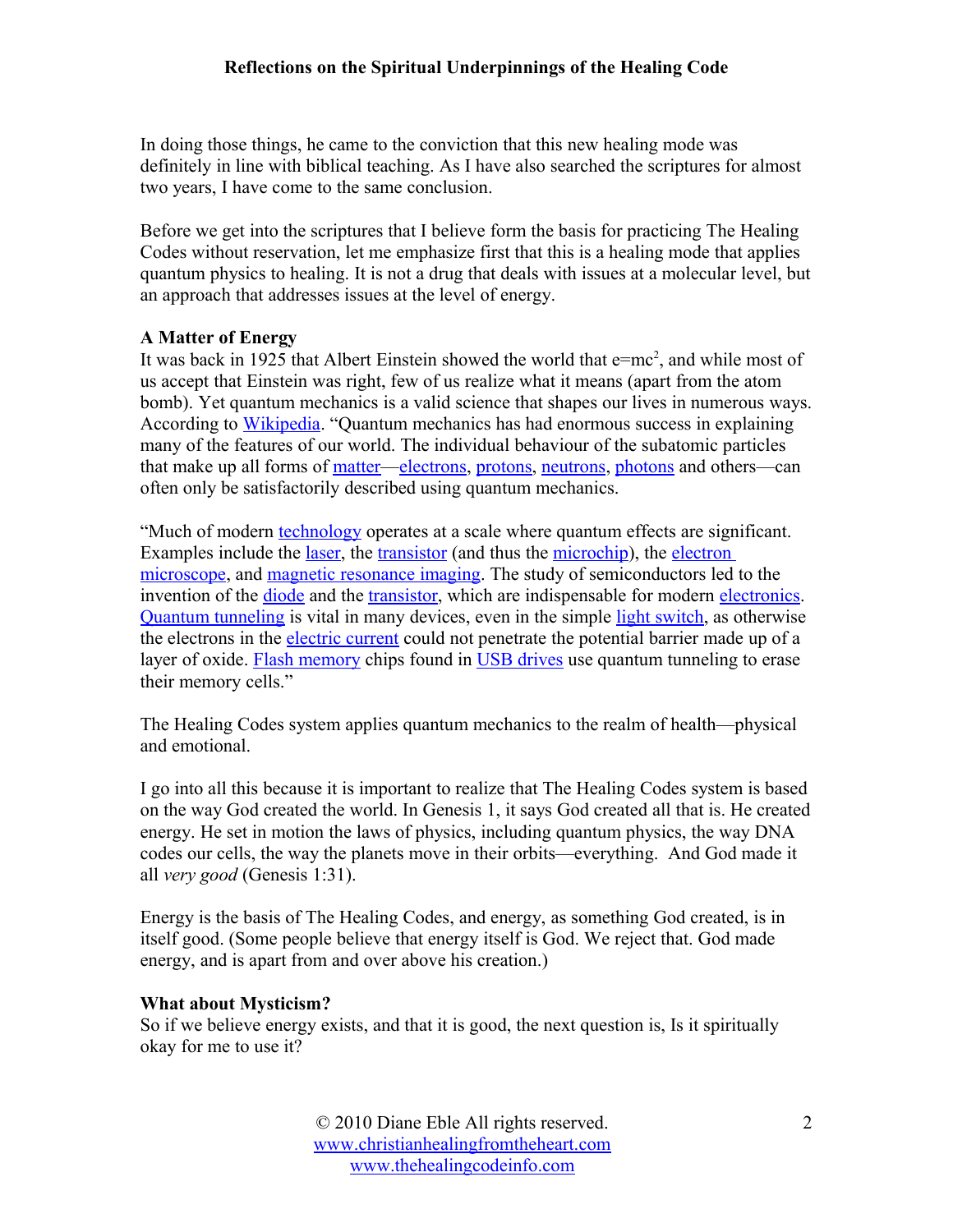Genesis 1:28 says that God gave human beings the authority to rule over creation. God has given us the right to use the things he has made—including energy.

Of course, anything in creation can be used by human beings for good and bad ends. Anything, including energy, can be used to destroy (as the atom bomb proves) or to heal. The Healing Codes use energy to heal.

One of the issues for some people is that a lot of "energy healing" is associated with a philosophy more compatible with Eastern mysticism than anything else.

We do not believe there is a necessary correlation between a quantum physics-based healing approach and Eastern mysticism. Nor do quantum physicists. According to [Wikipedia,](http://en.wikipedia.org/wiki/Quantum_mysticism) "The leading writers in the field [of quantum philosophy] were not 'crank' New Age authors but highly experienced physicists such as Fritjof Capra, **David Bohm**, [John Wheeler](http://en.wikipedia.org/wiki/John_Archibald_Wheeler) and [Paul Davies.](http://en.wikipedia.org/wiki/Paul_Davies) These physicists started to interpret quantum theory from an idealist philosophical perspective, that is to say, the concept that mind produces matter. The physics of consciousness is now a major and respected branch of quantum theory."

Using energy to heal is based on quantum mechanics, on the way God put together the universe. The fact that some use it and come from different philosophical perspectives does not have to invalidate the use of energy healing itself. As in most things in life, there can be more than one *interpretation* of an observable reality. Eastern mysticism has offered one interpretations of the observations of quantum mechanics. We believe there can be a biblical interpretation as well.

The best biblical example for how to approach this is found in the example of the Corinthian church.

One of the big issues in the Corinthian church was whether it was okay to eat meat that was sacrificed to idols. Some people realized the meat was just meat, because idols were not real. Others believed that it would be wrong to eat meat that was sacrificed to an idol, because it's somehow participating in idol worship, or at the least giving the impression that you don't have a problem with that belief system. (Akin to saying that if you use energy medicine that is also used by those who hold a different belief system, you must subscribe to that belief system.)

How did the Apostle Paul address this issue? His answer is brilliant in its simplicity and shows the loving nature of God. He did not play into the anger or fear of the Corinthians, but addressed the real issue. And he did it in truth and love.

In 1 Corinthians 8, Paul says, in effect, "Remember first who God is: the one who made everything in heaven and earth. You know that, and you're living for him. You believe in the one Father and the one Lord, Jesus Christ, through whom God made everything and through whom we have been given life." So he reminds them what they believe, and that they know the truth.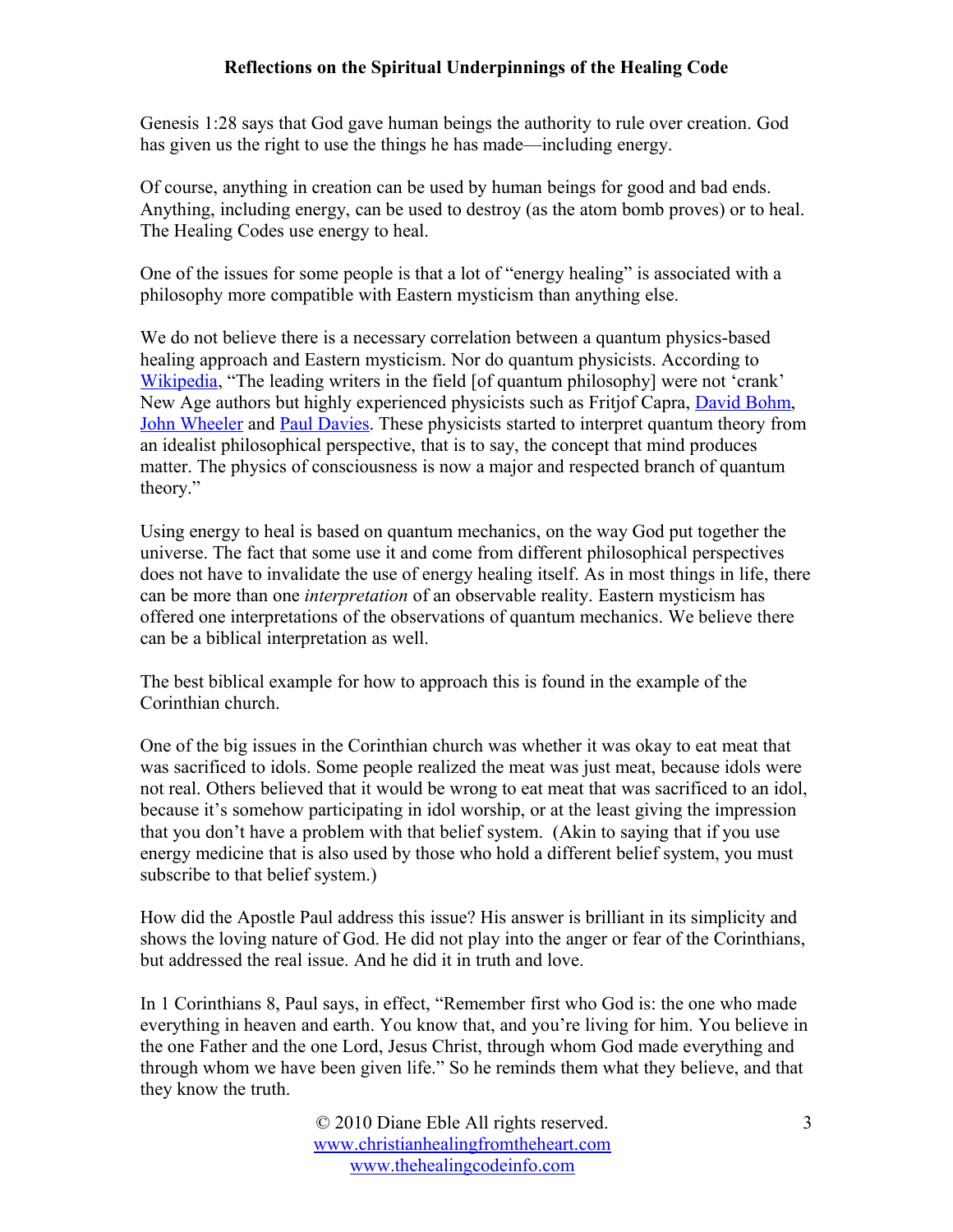Then he tells them, basically, that meat is just meat. It was created by God, and it is in itself good for food. When used for a God-given purpose (to nourish the body), there is absolutely nothing wrong with it, even though it has been sacrificed to idols, because when the Christian who knows the truth about God eats it, he's using it as God intended, for nourishment. The additional "baggage" of false worship does not apply to the Christian who knows it's just meat, and that idols are not real.

The only reason you might not be free to eat it, Paul says, is if it might make someone else stumble in their faith. Everything should be done out of love. But other than that caveat, Paul says the meat is just *meat.* It's not been made evil in itself because it was used in pagan worship. He makes a clear separation between the meat, and the meaning attached to it by those who used it in the worship of idols.

In a similar way, if we use energy, which God has created, to heal, based on the science of quantum physics (which is the study of how God set things up to work in the universe), that is perfectly biblical. When we use what God has made for a godly purpose, then we sanctify it.

In fact, in 1 Timothy 4, Paul again addresses the issue of some people teaching that it is wrong to eat certain foods. "They will say it is wrong to be married and wrong to eat certain foods. But God created those foods to be eaten with thanksgiving by people who know and believe the truth. Since everything God created is good, we should not reject any of it. We may receive it gladly, with thankful hearts. For we know it is made holy by the word of God and prayer" (1Timothy 4:3-5, NLT).

What a sad thing to avoid something God intends to bless us, because of our own fear. If we say we cannot use energy medicine to heal because those who hold other views of God use it, isn't that buying into the lie they believe, and depriving ourselves of a blessing? Remember, Jesus said the thief (Satan) has one purpose: to steal and kill and destroy. Jesus, on the other hand, came to give us a rich and satisfying life, an abundant life. (John 10:10)

In fact, in 1 Timothy 4, Paul goes on to say, "If you explain this to the brothers and sisters, you will be doing your duty as a worthy servant of Christ Jesus, one who is fed by the message of faith and the true teaching you have followed" (1 Timothy 4:6). It is our duty to speak the truth about God and his intention toward us.

Is healing the issues of the heart God's intention? The whole Bible says yes. Satan, however, desires to steal our peace and destroy our health and relationships.

Jesus also says one way to discern what is of God is to look at the fruit. Testimonials of healing of all kinds can be found at www.healingheartissuesinfo.com and in *The Healing Code.* This includes spiritual healing. Many people, believers or not, have "heart issues" concerning false views of God and bad religious experiences. As these are healed, they are open to the truth about God and are able to experience him in new ways. (As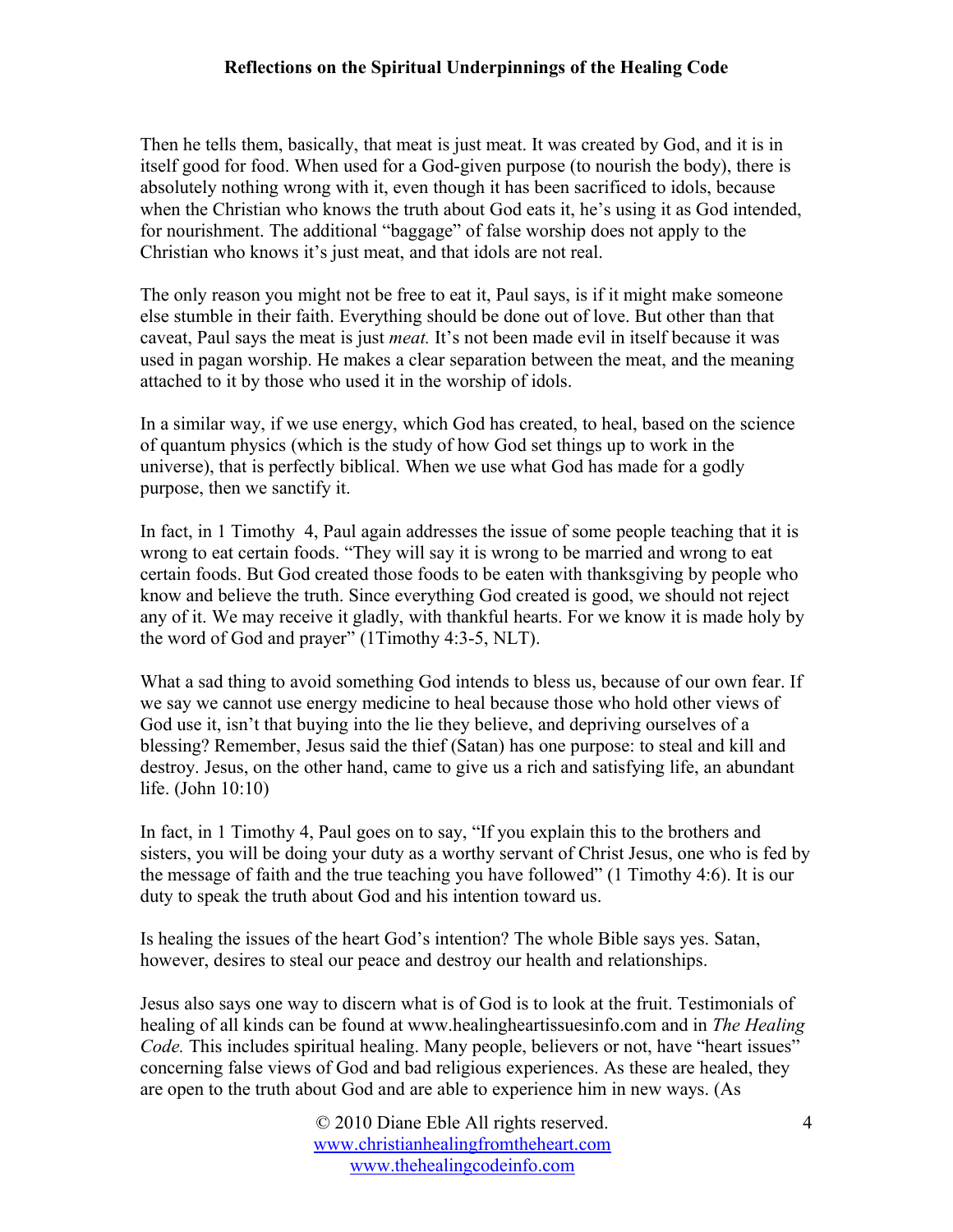mentioned, it took me 10 years to get over some of the false views of God from my own religious upbringing.)

We all come to the true God with distortions of who he really is. The Healing Codes allow God to correct those distortions, and I believe this is part of the healing process and what makes The Healing Codes so powerful.

# **The Bible's View of Physical Things**

Unlike some other religions and philosophies, the biblical view of physical things and the body is that it was created good. It is not something to be denied or escaped; it is not "lower" than our spiritual nature. We are three-part beings, body, soul (mind, will, emotions) and spirit (or heart—the inner core of a person, which is eternal). The body is good, it's just not eternal like our spirits are.

God created everything, but creation is not God. God is over and above and outside of what he created. The Bible does not support pantheism.

Yet the physical world is the vehicle by which we effect spiritual things in the earthly realm.

Jesus taught that we should pray for God's kingdom to come, on earth as it is in heaven. We are to use earthly means to create eternal results.

For instance, when you first take care of a person's physical needs, whether for shelter, clean water, or food, they are more receptive to hearing how their spiritual needs may be met.

When a person's pressing physical or emotional needs are met, they are then more likely to be open to spiritual needs being met.

Finally, Jesus' incarnation—God becoming human, and human even in heaven—forever blesses the physical world. He entered space and time and lived a physical life, and now the physical forever has a part in the Godhead.

Why should it be surprising that God may use physical means to bring healing? That is part of the "creation mandate" of Genesis 1. In this world, we must use physical means to create effects.

# **Does God Heal Now?**

Does God still want to heal people?

Consider that one of the purposes of Jesus' sacrifice on the cross was to bring us healing. "It was our sicknesses he carried, it was our diseases that weighed him down. … He was beaten so we could be made whole. He was whipped so we could be healed" (Isaiah 53:4, 5b). 3 John 2 says, "I hope all is well with you and that you are as healthy in body as you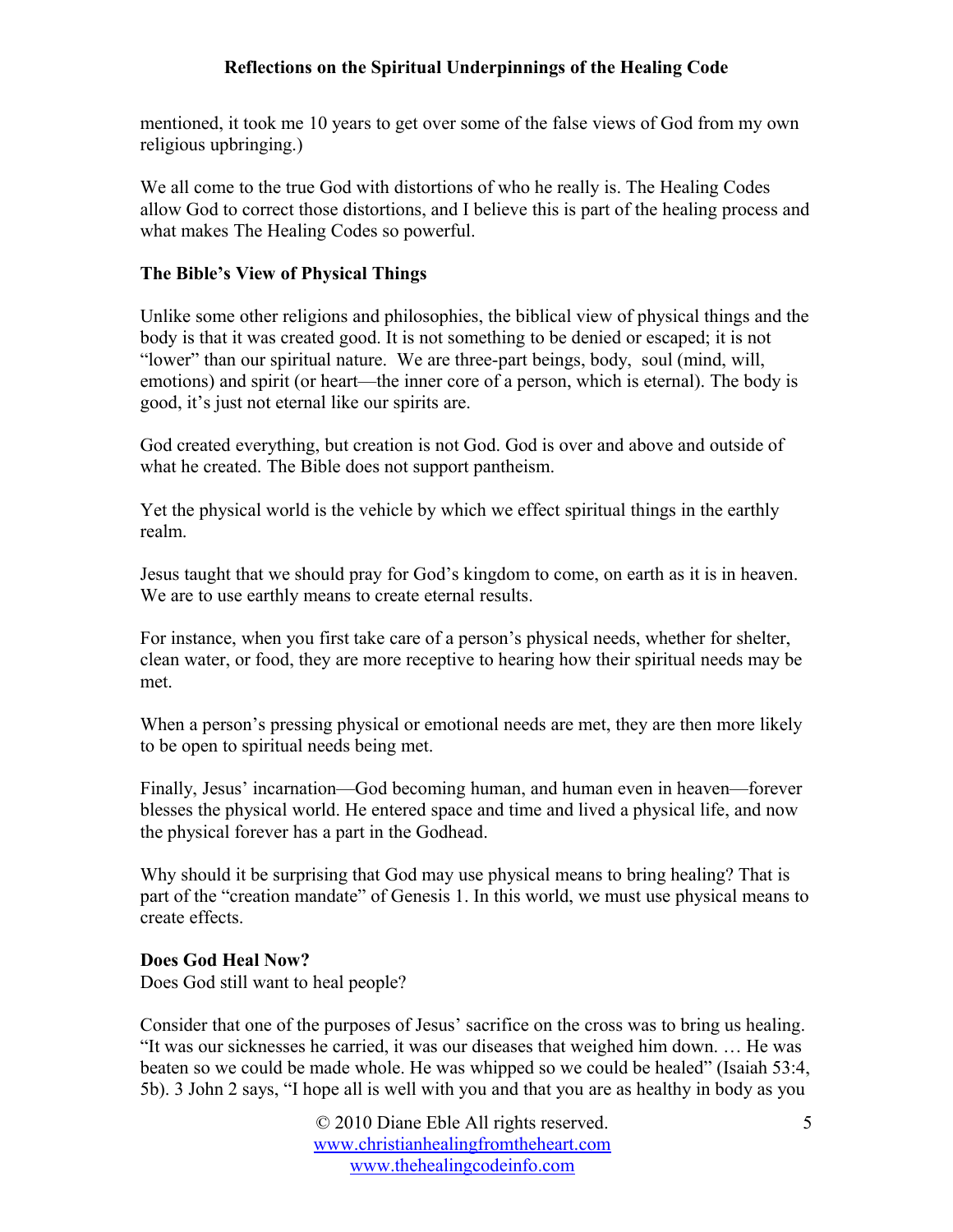are strong in spirit." Jesus healed many sick people of all kinds of ailments when he was on earth.

In John 5, Jesus asked a lame man at the pool of Bethesda a haunting question, "Would you like to get well?" The man said, "I can't," but Jesus told him to do what he thought he could not: "Stand up, pick up your mat, and walk!" He didn't believe at first, but something about Jesus made him do what he said. Somehow he believed that Jesus wanted to make him well—and he was healed.

Perhaps the only thing standing between you and the healing God wants for you is the faith that in fact, he desires to heal you.

Of course, the "how, what, when and if" he heals we must leave up to God. The Healing Codes open a door to God healing us that we might otherwise leave closed.

Also remember, God's primary concern is to heal the issues of the heart. What comes as a result will be connected with the heart issues that are healed.

#### **The Bible's Stance on New Ideas**

We find it fascinating that scripture has many examples of people who were faced with something new and balked at using it.

One example that concerns healing specifically is the story of Naaman the leper. In 2 Kings 5, Naaman, commander of the army of King Aram of Syria, was stricken with leprosy. A little girl, a Jew who had been carried off to Syria during a raid on Israel, was the servant of Naaman's wife. She told her mistress about a prophet in Israel who could cure him.

No doubt desperate for healing, Naaman approached the king and asked for permission to go see this prophet. The king let him go with a letter to the King of Israel.

 Naaman brought along all kinds of gifts. But he went first to the king of Israel, who cried out that he wasn't God and couldn't cure anyone of leprosy. But Elisha the prophet heard about it, and told King Ahab to send Naaman to him.

So Naaman went to see Elisha, bringing all his gifts. Elisha didn't even bother to come out to meet him, but sent a message with a simple step: "Go and wash in the Jordan River seven times, and you will be healed."

This greatly displeased Naaman. Didn't Elisha know who he was? Didn't he see all the expensive gifts Naaman had brought? Elisha could at least have come out to speak with Naaman himself!

Naaman was also offended at the advice itself. "I expected him to wave his hand over the leprosy and call on the name of the Lord his God and heal me!" (verse 11). Elisha's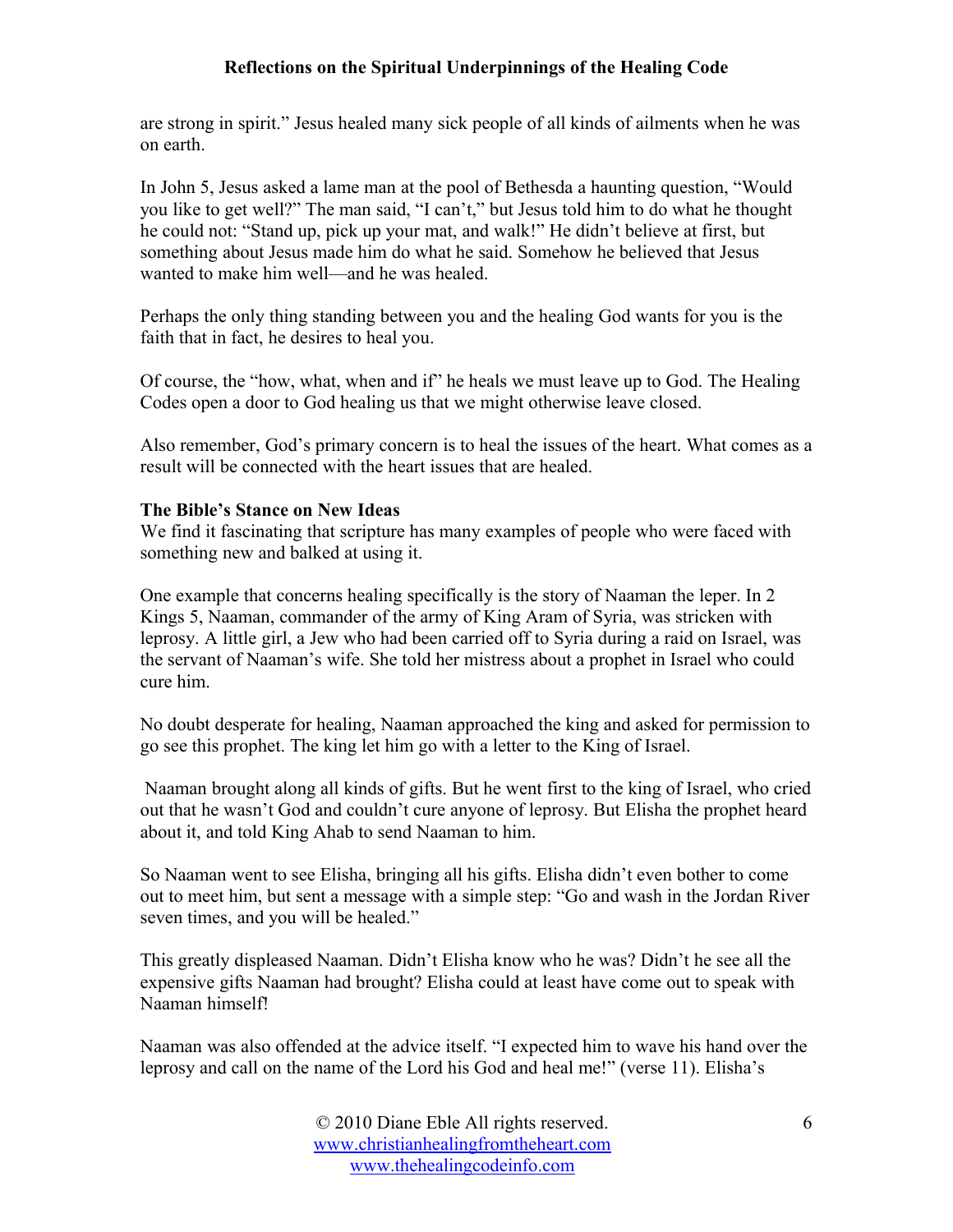*method* made no sense to Naaman. He turned away in anger. Elisha's approach was not what he expected, so he spurned it.

His men tried to persuade him. "If the prophet had told you to do something very difficult, would you not have done it? So you should certainly obey him when he says simply, 'Wash and be cured!'" They had been listening. They heard that Elisha had said he'd be cured. "What have you got to lose? It's such a simple thing to try," they reasoned.

So Naaman gave in, did what the prophet had told him--and was healed.

The Healing Codes may seem strange to you. It is not an approach that many of us are used to grasping. It is based on new ideas that are coming from science, and from a fresh look at Scripture in light of this new science.

It is simple—so simple that it seems "too good to be true." Yet thousands of people from all over the world, with all kinds of issues, have tried it and found it works.

Proverbs 18:15 says, "An intelligent heart acquires knowledge, and the ear of the wise seeks knowledge." The NLT renders it, "Intelligent people are always open to new ideas. In fact, they look for them."

In Acts 17: 11, Luke says, "the people of Berea were more open-minded than those in Thessalonica, and they listened eagerly to Paul's message. They searched the Scriptures day after day to see if Paul and Silas were teaching the truth." As a result, many believed.

The Bereans set a pattern for all Christians. Check out The Healing Codes with an open mind and search the Scriptures to see if this is in accordance with the truth. This is what I had to do before I could take The Healing Codes to the world, and this is what I invite you to do.

## **The One Danger of The Healing Codes**

There is one danger of using The Healing Codes for a Christian believer.

It's possible to rely on the technique rather than the God who works through the technique.

This is a danger that is not unique to use of The Healing Codes, however. Any good thing can be relied on instead of God, even religious activity. In fact, most of the New Testament epistles were written because Christians so easily began to rely on outward things to obtain what only God could give (circumcision, rituals, following certain leaders, etc.).

You can overdo or use wrongly any good thing, and then it becomes a hindrance. You can exercise too much and depend on that to keep you healthy, rather than God. You can also rely on doctors or medication to heal you instead of God.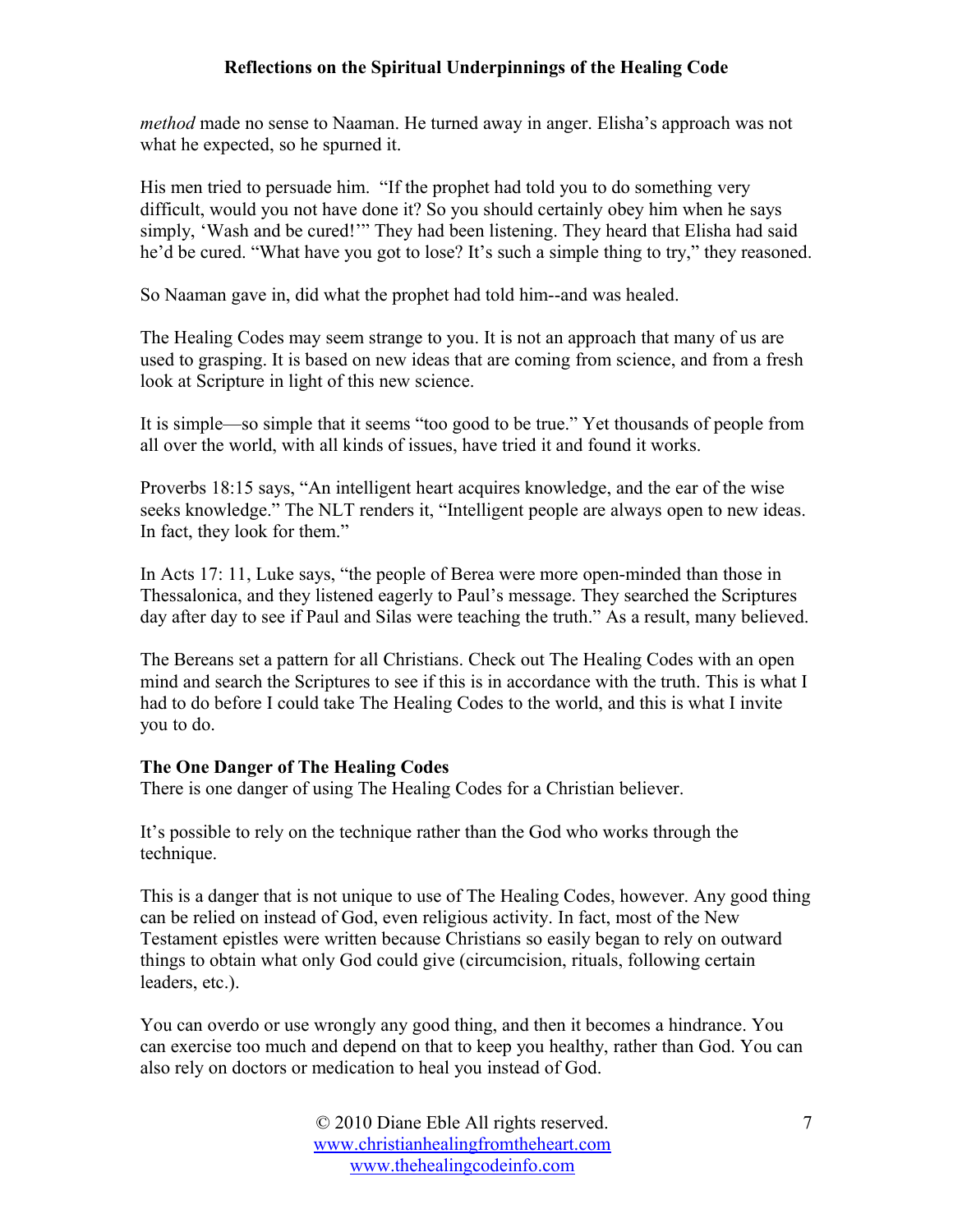As always, it comes down to where your heart is. It is in trusting in God ultimately, and using the means he provides (including wise health habits, medicine where appropriate, and The Healing Codes), that you allow God to work in the way he desires.

# **What a Healing Code Cannot Do**

It's important for me to note a couple of things here.

First, the one who heals is God. The Healing Codes provide one possible avenue of healing. I always suggest praying first, for God might choose to heal directly, without any natural means such as medicine or The Healing Codes.

Second, all The Healing Codes do is address the "issues of the heart" that Solomon said in Proverbs 4:23 are the source of all issues in life. It does that primarily by helping you locate the lies you believe and replacing them with truth. What did Satan do in the Garden in Eden with Eve? He got her to believe a lie and distrust God. That is the heart of all of our sin, right there. The Healing Codes help you address the lies lurking in your heart, and replace them with truth.

One of the themes throughout the Bible is that all of our issues are matters of the heart. It's the heart that receives or rejects God's truth. Three times in Ezekiel God says he will give his people a new heart, one that is responsive to him. Jesus said it's what comes out of the heart that defiles us, not what goes into the body (Matthew 15). God's supreme concern is for the heart! "Guard your heart above all else, for from it flow the issues of life," Solomon said (Proverbs 4:23).

The Healing Codes also help you address hidden fears. In dozens of places in the Bible we are told not to be afraid of things that should not cause us fear (Jeremiah 1:8, Joshua 1:9, Luke 1:13, 2 Kings 1:15—and the list goes on and on.). God does not want fear to rule our lives. He wants us to trust him.

Science now catches up with the Bible and confirms that fear and falsehood are what send out the stress signals, the negative frequencies, that broadcast danger to our cells and cause them to shut down. All the research agrees: at least 95% of our issues arise from stress.

The Healing Codes are like a gardening tool you can use to clear away the rocks of unhealthy beliefs and the weeds of fear so that the seed of truth can take root. As in the parable of the sower (which some say is really about the soils), it's so important what kind of soil the seed falls into. The Healing Codes prepare the soil. They are not the seed itself. God's truth is the seed, and the seed alone carries the life. The hoe does not have life. It's just a tool.

So use this tool as you would use exercise or vitamins to get and stay healthy. It's a new tool, yes, and takes some getting used to for some of us. (Not unlike the computer and cell phones that are based on quantum mechanics?)